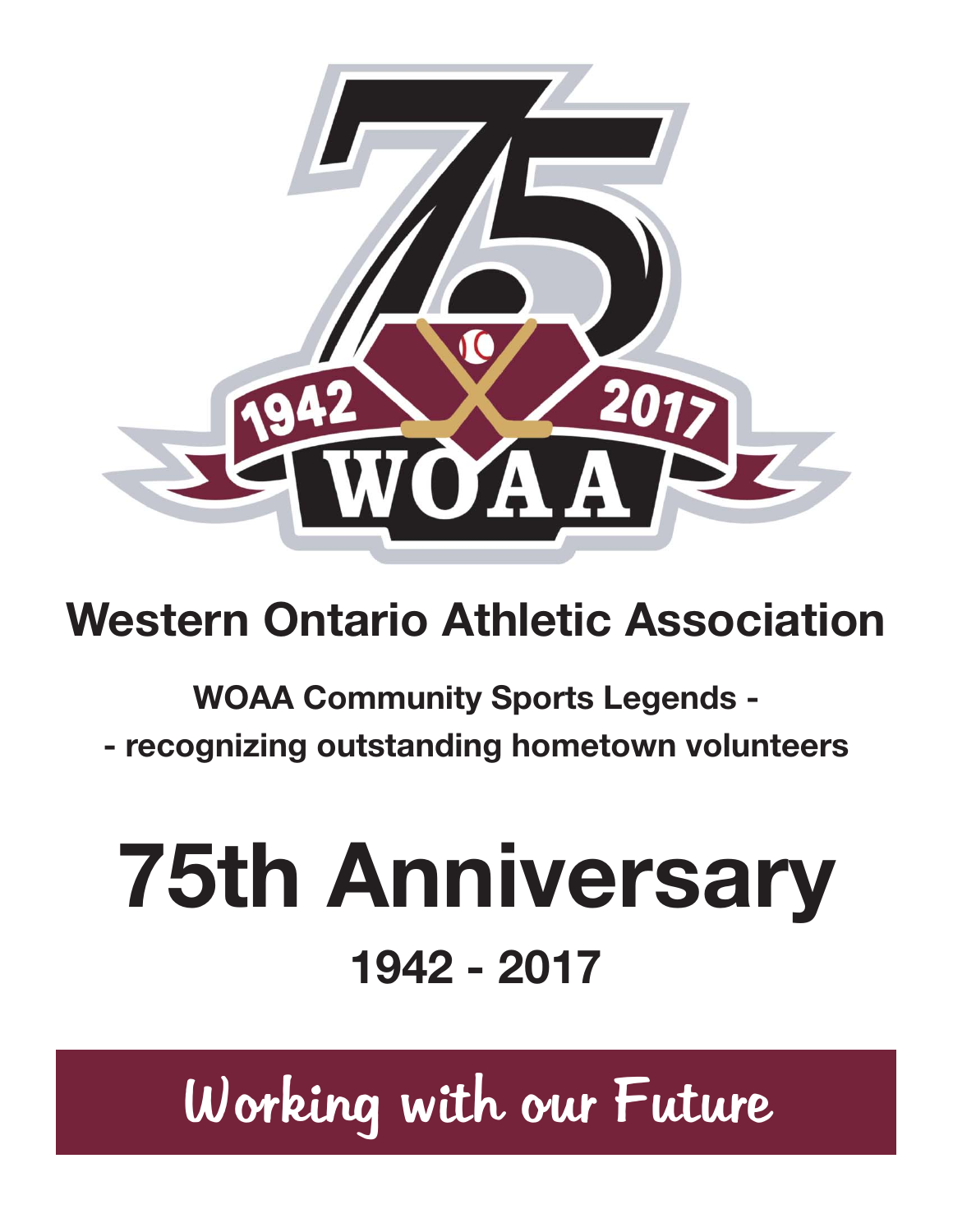### **WESTERN ONTARIO ATHLETIC ASSOCIATION**





### **WOAA COMMUNITIES SPORTS LEGENDS**

In July 2017, the Western Ontario Athletic Association, in tandem with Canada's 150th Anniversary, will celebrate its 75th Diamond Anniversary.

An important component of this celebration will be recognizing and honoring individuals in WOAA communities who have assisted in promoting, organizing and maintaining hockey, softball and baseball programs in WOAA communities.

**Overview** – WOAA communities are encouraged to:

- Nominate an appropriate community volunteer who meets the eligibility criteria, by completing the WOAA Community Sports Legend Nomination Form
- Confirm an organization, business or individual who will serve as the patron for the nominee and provide the Nomination Fee.

The Nominee + spouse/family member or guest, as well as patron & spouse/guest are expected to attend the WOAA 75th Anniversary dinner at Goderich Sunset Golf Club on Saturday July 22,17

#### **Eligibility Criteria**

- A volunteer in the community who has served in hockey, softball or baseball programs provided by the WOAA in developing or maintaining sports for minor or adult aged participants. Eligibility includes team coaches, managers, trainers; association board or executive members; administrators; concession or ticket taking volunteers; tournament organizers; and others etc.
- Years of service to the community to be a **minimum of twenty (20) years**
- Deceased nominees are eligible

#### **Patron**

- Patrons will receive recognition with a by-line in the printed program
- Each nomination must include the name of the patron (organization, business or individual). The **Patron Nomination Fee of \$250** can be paid by **March 31, 2017.**

#### **Timing**

• Nominations are requested by **Wednesday November 30, 2016**

For information, please contact:

or

#### **JOHN THOMPSON**

E-mail sstj99@gmail.com

**LINDA ESPENSEN,** WOAA

Sports Legends Chair T 519-884-4050

49 Alfred Street West Wingham ON N0G 2W0 T 519-357-3512 - F 519-357-4341

**Website www.woaa.on.ca - E-mail woaa@hurontel.on.ca**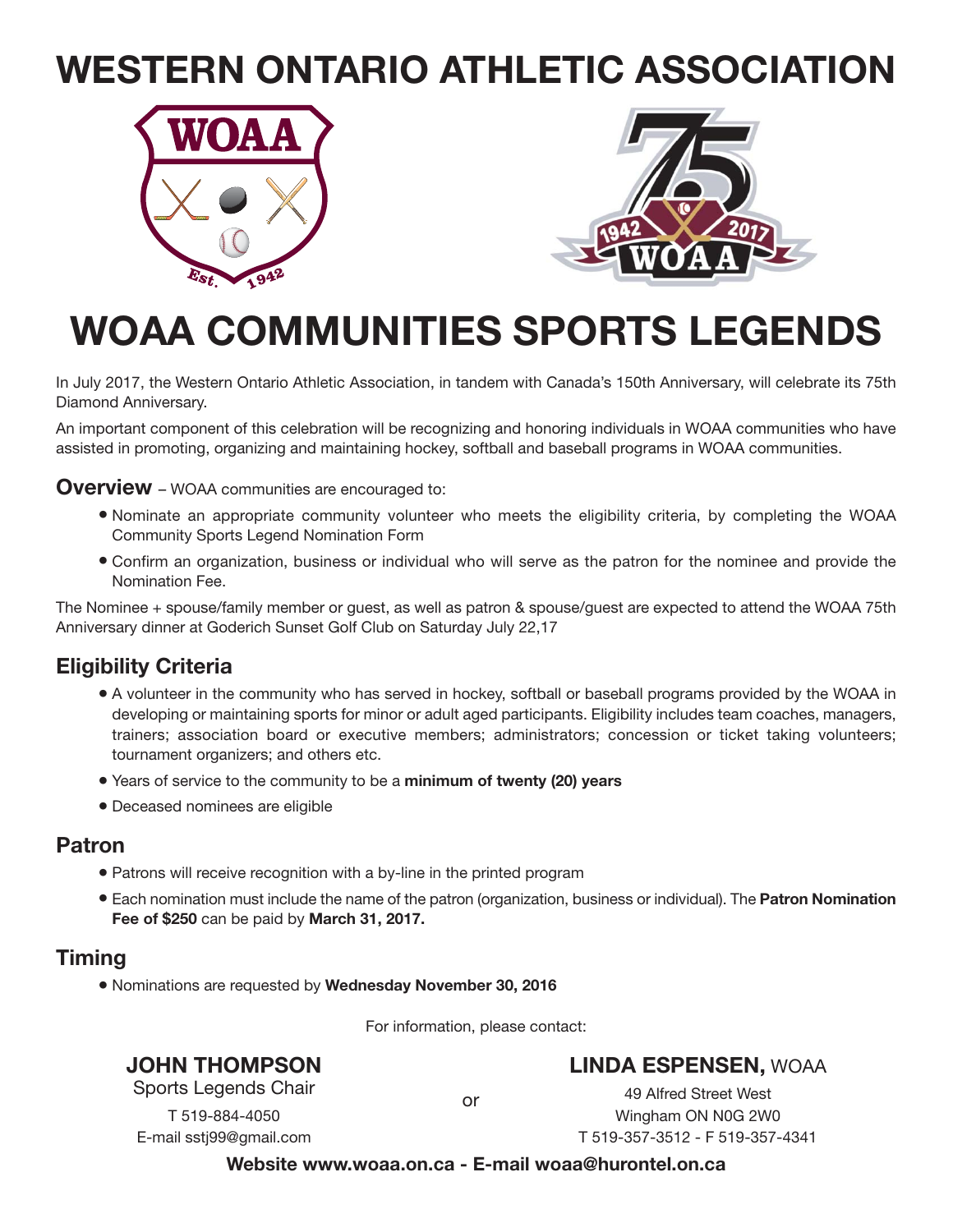### **WESTERN ONTARIO ATHLETIC ASSOCIATION**





### **WOAA COMMUNITIES SPORTS LEGENDS - NOMINATION FORM**

#### **Eligibility Criteria**

- A volunteer in the community who has served in hockey, softball or baseball programs provided by the WOAA in developing or maintaining sports for minor or adult aged participants. Eligibility includes team coaches, managers, trainers; association board or executive members; administrators; concession or ticket taking volunteers; tournament organizers; and others etc.
- Years of service to the community to be a minimum of twenty (20) years
- Deceased nominees are eligible

**Timing** - Nominations are requested by Wednesday November 30, 2016 and include a one-page summary why this Nominee has been selected. Nominee photo will be requested later.

For information, please contact:

or

| <b>LINDA ESPENSEN, WOAA</b> |
|-----------------------------|
|-----------------------------|

| Sports Legends Chair    |  |
|-------------------------|--|
| T 519-884-4050          |  |
| E-mail sstj99@gmail.com |  |

**JOHN THOMPSON**

49 Alfred Street West Wingham ON N0G 2W0

T 519-357-3512 - F 519-357-4341

**Website www.woaa.on.ca - E-mail woaa@hurontel.on.ca**